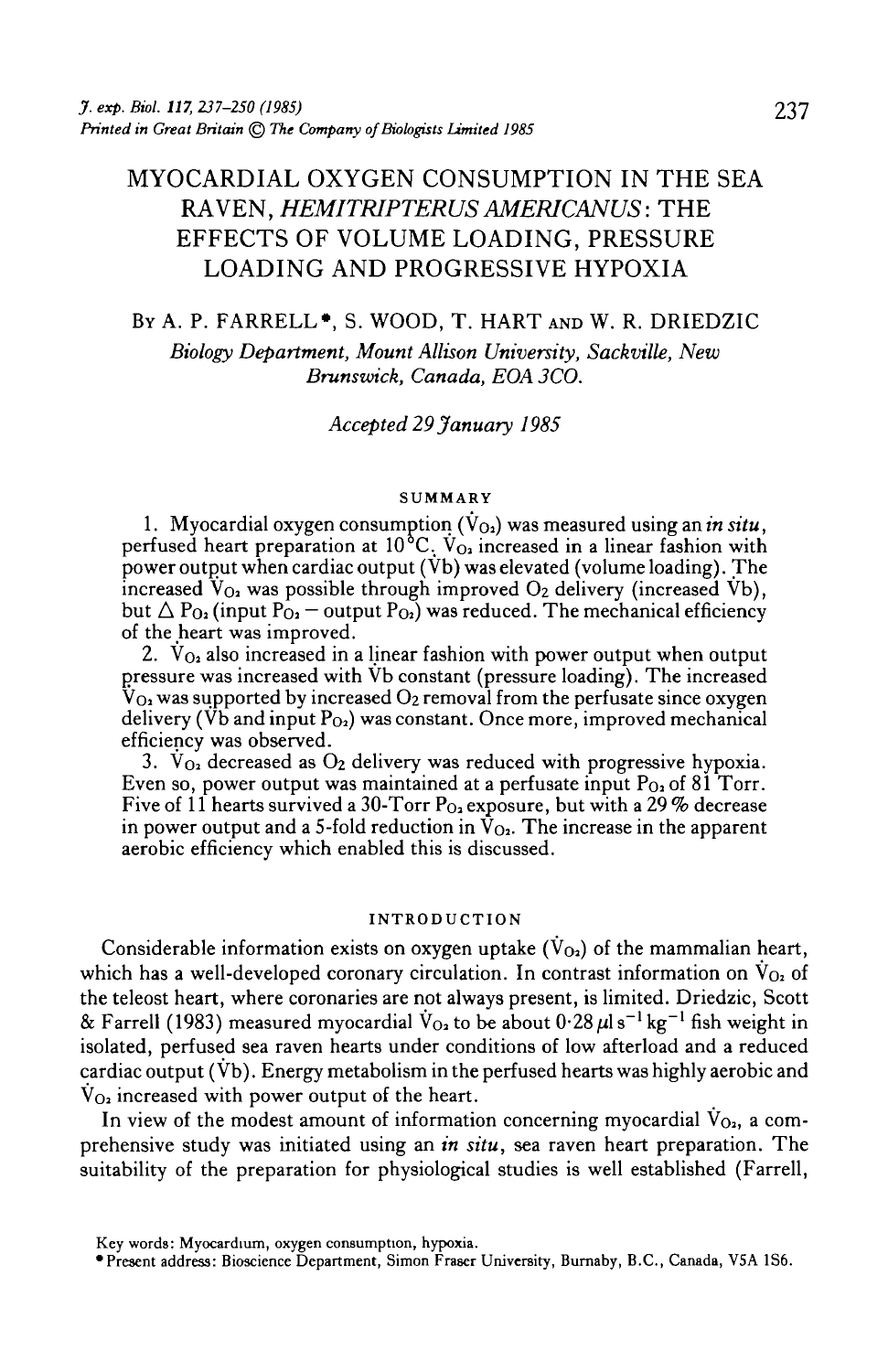MacLeod & Driedzic, 1982; Farrell, MacLeod, Driedzic & Wood, 1983), in that the *in situ* heart can generate an *in vivo* work load and the power output of the heart can be varied by simple changes in preload and afterload. The sea raven heart lacks a coronary circulation and so it derives its  $O<sub>2</sub>$  supply from venous blood being pumped through the heart. The present work measured myocardial  $\dot{V}_{Q_2}$  under different power output regimes and different levels of  $O<sub>2</sub>$  delivery.

# MATERIALS AND METHODS *Animals*

Sea ravens, *Hemitripterus americanus* Gmelin, were caught by otter trawl in Passamaquoddy Bay off St Andrews, New Brunswick. The fish were held in aerated, recirculating sea water tanks (9–10 °C) prior to use. A total of 35 fish was used for the study, weighing  $0.77-2.05$  kg  $(\bar{x} = 1.25$  kg).

# *Perfused heart preparation*

The *in situ* heart preparation is described in full by Farrell *et al.* (1982, 1983). In essence, the intact heart received a physiological perfusate at a constant input pressure head *via* a cannula placed in the hepatic vein. All other veins entering the sinus venosus were ligated. Cardiac output was delivered against an output pressure head *via* a cannula placed in the ventral aorta. Cardiac output was varied by adjusting the height of the input reservoir (preload). Afterload was varied by adjusting the height of the output pressure head. The nerve supply to the heart was severed and so the intrinsic rhythm of the sino-atrial pacemaker set the heart rate. During the preparation time of 10-15 min, the heart received venous blood or perfusate. The fish was fully immersed in a saline bath which acted as a reference for pressure measurements. The perfusate composition (in mmol  $I^{-1}$ ) was NaCl, 150; MgSO4.7H2O, 2; KCl, 5; CaCl2, 2.3; Na2HPO4, 2.3; NaH2PO4, 0.2; dextrose, 16.7; and  $10g1^{-1}$  polyvinylpyrrolidone (PVP,  $M_r = 40000$ ). Control perfusate was gassed with  $0.5\%$  CO<sub>2</sub> balance air and, after equilibration, the pH was adjusted to pH 7-9 with the addition of NaHCO<sub>3</sub> (approximately 10.7 mmoll<sup> $-1$ </sup>). The perfusate reservoirs, delivery lines, and the saline bath containing the preparation were all water-jacketed to maintain the temperature at 10°C.

### *Protocols*

### *Control conditions*

Following the cannulation procedures, Vb and mean output pressure were set at approximately 11 ml min<sup>-1</sup> kg<sup>-1</sup> fish weight and 40 cmH<sub>2</sub>O, respectively. The heart performed under these conditions for 10-20 min. If Vb did not stabilize during this period, the preparation was discarded. Representative traces of the control cardiovascular variables (Vb, heart rate, output pressure and input pressure) were collected at the end of this stabilization period. Input perfusate samples were taken from the reservoir to provide three consistent  $P_{0<sub>2</sub>}$  values. Likewise, the perfusate leaving the ventral aorta was sampled *via* a three-way tap to obtain two consistent  $P_{0}$  values.  $\Delta P_{Q_2}$  was the difference between the input and output  $P_{Q_2}$ .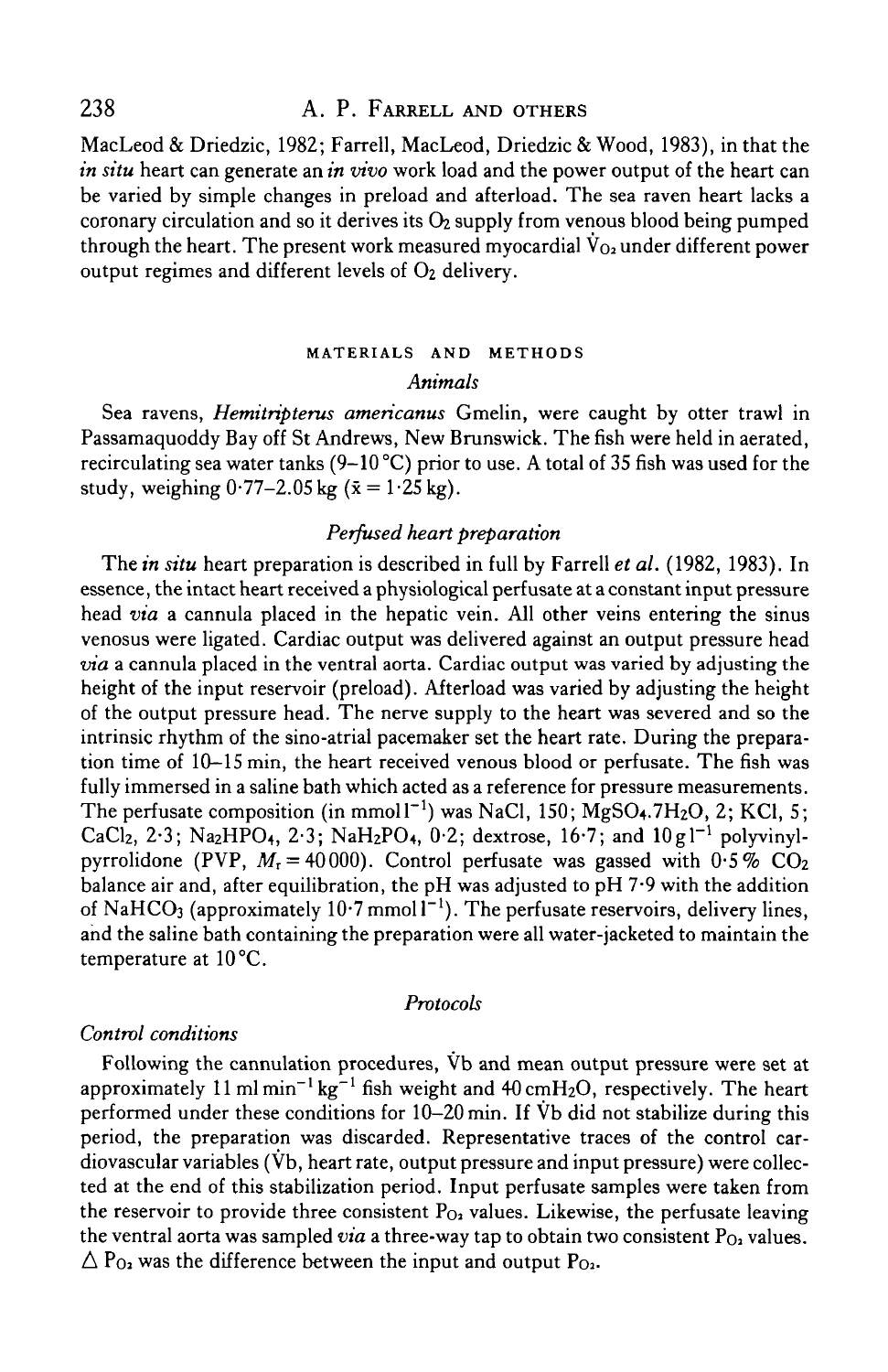# *Myocardial oxygen consumption* 239

#### *Volume loading*

These experiments  $(N = 9$  fish) examined the effect of changing power output of the heart while changing  $O_2$  delivery to the heart. Control  $\dot{V}$ b was altered by changing preload; power output and  $O_2$  delivery therefore changed in proportion to  $\dot{V}$  since the output pressure head and the perfusate  $P_{Q_2}$  were unchanged. Three changes in Vb were examined: control Vb plus 40%, control Vb plus 60% and control Vb less 40 %. A 3-min stabilization period was allowed at each new level prior to sampling the output perfusate and the cardiovascular variables. Control conditions were restored for at least 3 min between each challenge and cardiovascular and perfusate samples were taken at the end of each control period.

#### *Pressure loading*

These experiments  $(N = 15$  fish) examined the effect of changing power output of the heart while maintaining oxygen delivery (Vb and  $P_{0<sub>2</sub>}$  constant). Mean output pressure was varied to alter power output, and preload was left unchanged. At each new level, a 3-min stabilization period preceded the sampling of the cardiovascular variables and the output perfusate. Output pressures of approximately 35, 40, 50 and  $55 \text{ cm}H_2O$  were used. While these pressures span the physiological range for ventral aortic pressures, the net effect on power was small in comparison with the Vb changes. Control conditions were restored for at least 3 min between each challenge, and samples were taken at the end of this control period.

#### *Progressive hypoxia*

These experiments  $(N = 11$  fish) examined the effects of a stepwise reduction in the perfusate  $P_{Q_2}$  with constant preload and afterload. In addition to the control (air saturated) perfusate four other  $P_{O_2}$  levels were examined: 105, 80, 55 and 30 Torr. The  $P_{0a}$  of the perfusate was constant. At each new level of hypoxia a stabilization period of 8-10 min was allowed prior to simultaneous sampling of the cardiovascular variables, the input  $P_{Q_2}$  and the output  $P_{Q_2}$ . If the cardiovascular variables began to decline abnormally fast at any level of hypoxia, the heart was assumed to be dying and the experiment was stopped. In the hearts that survived the 30 Torr  $P_{0a}$  exposure, preload was increased to evoke the maximal increase in Vb.

#### *Instrumentation*

Cardiac output was measured in the outflow line with a flowthrough electromagnetic flow probe and its associated BL 610 Biotronix flowmeter. Input and output pressures were monitored *via* saline-filled cannulae with a Micron pressure transducer (Narco Life Sciences, Houston, Texas). The flow and pressure signals were suitably amplified and displayed on a chart recorder (Biotronix BL882, Kensington, Maryland). The P<sub>O2</sub> of the perfusate was measured at 10 °C with an IL 113 acid-base analyser with associated  $P_{O_2}$  electrode and water jacket. The electrode was calibrated with water-saturated gases (100  $\%$  N<sub>2</sub> and 12  $\%$  O<sub>2</sub>) prior to each experiment and the calibration was rechecked with air prior to each sample. The hypoxic gas mixtures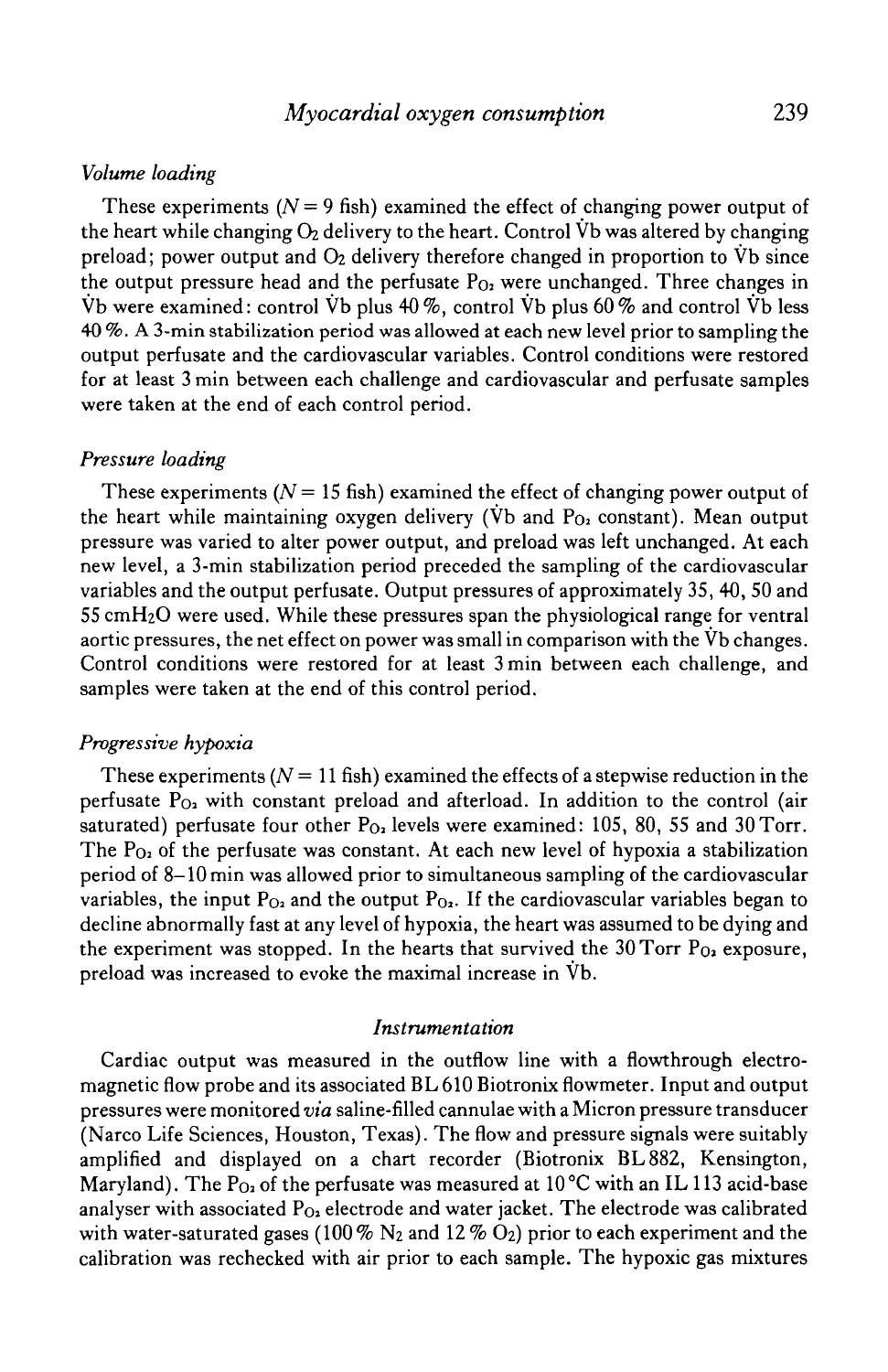|                        | Table 1. Cardiac variables for control conditions in the different experiments                                        |                |                                |                                       |                                                                                |                                                                |                              |
|------------------------|-----------------------------------------------------------------------------------------------------------------------|----------------|--------------------------------|---------------------------------------|--------------------------------------------------------------------------------|----------------------------------------------------------------|------------------------------|
|                        | Heart rate $V_b$ pressure<br>(beats min <sup>-1</sup> ) (ml min <sup>-1</sup> kg <sup>-1</sup> ) (cmH <sub>2</sub> O) | Mean           | $(mWg^{-1})$<br>Power          | $\frac{\Delta P_{\rm{O}}}{\rm(Torr)}$ | $\frac{V_{O_2}}{(\mu l \, s^{-1} g^{-1})}$                                     | Efficiency Fish weight<br>(%) (kg)<br>$\mathbf{f}(\mathbf{g})$ | Ventricular<br>weight<br>(g) |
| $\frac{4}{1}$<br>40.8± | $10.6 \pm 0.6$                                                                                                        |                | $38.6 \pm 0.5$ 1.08 $\pm 0.00$ |                                       | $23.2 \pm 1.4$ 0.316 $\pm$ 0.14 16.2 $\pm$ 1.0 1.13 $\pm$ 0.07 0.86 $\pm$ 0.06 |                                                                |                              |
| $38.8 \pm 1.8$         | $11.6 \pm 0.6$                                                                                                        | $40.5 \pm 0.3$ | $1.21 \pm 0.09$                |                                       | $23.6 \pm 1.0$ 0.365 $\pm 0.024$ 16.5 $\pm 0.8$                                | $1.20 \pm 0.09$                                                | $0.0 + 8 - 0.09$             |
| $47.8 \pm 2.8$         | $10.9 \pm 0.4$                                                                                                        |                | $40.7 \pm 0.2$ $1.06 \pm 0.12$ |                                       | $31.3 \pm 1.9$ 0.420 ± 0.027 12.4 ± 0.7                                        | $1.34 \pm 0.11$                                                | $0.95 \pm 0.14$              |
| $39.2 \pm 1.9$         | $11.4 \pm 0.3$                                                                                                        | $43.8 \pm 0.4$ | $0.95 \pm 0.05$                |                                       | $24.1 \pm 0.6$ $0.282 \pm 0.017$ $16.9 \pm 0.5$                                | $1.34 \pm 0.15$ $1.14 \pm 0.15$                                |                              |
|                        |                                                                                                                       |                |                                |                                       |                                                                                |                                                                |                              |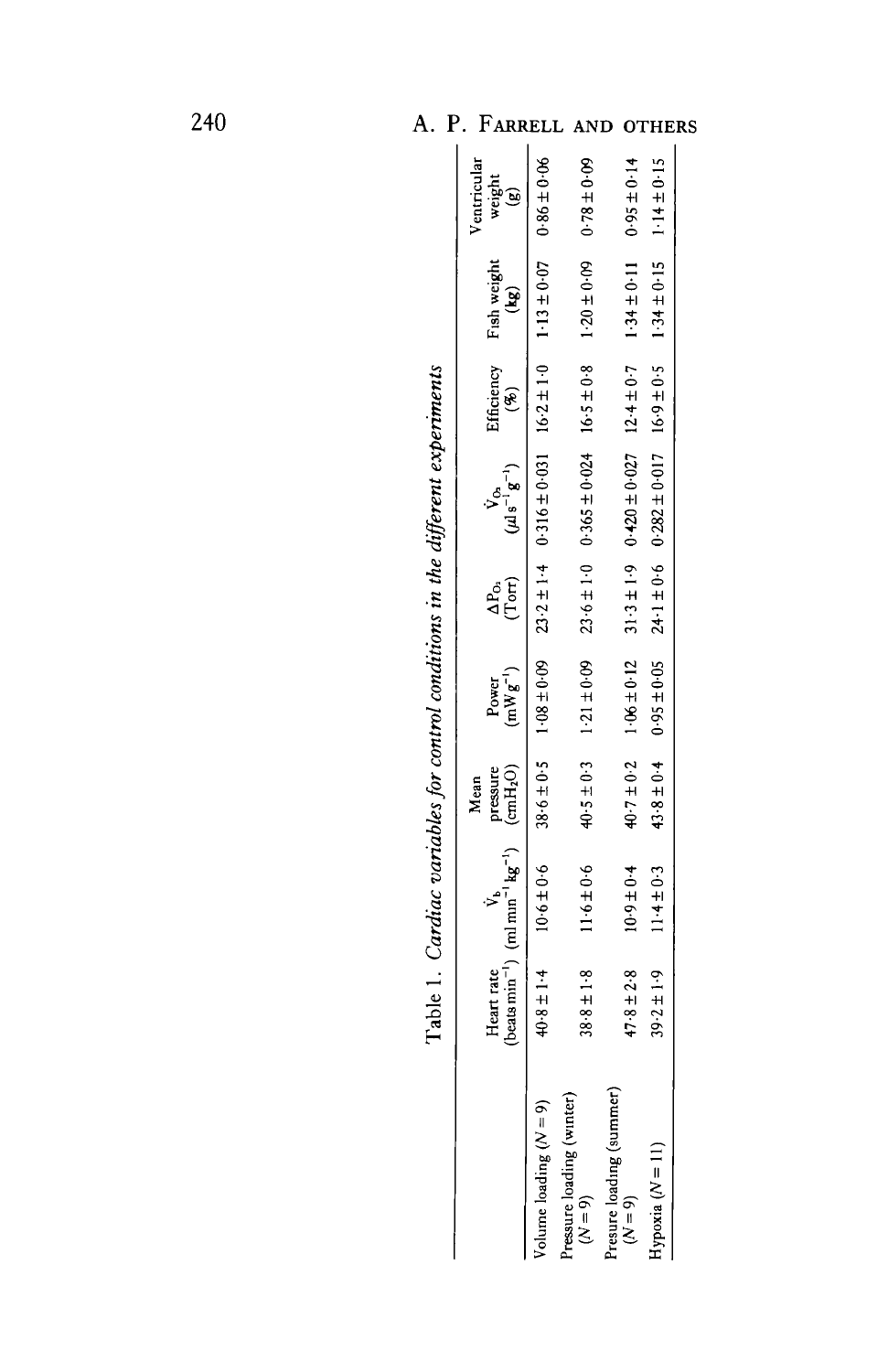

Fig. 1. The relationship between ventricular wet weight and fish body weight. The experiment in which each heart was used is indicated. The line was fitted by eye.

were obtained using a multiple flow controller (Matheson model 8249, East Rutherford, New Jersey).

#### *Calculations*

Mean values for input and output pressures and  $\dot{V}$  were obtained from area determinations on the pulsatile traces. The pressures were referenced to the saline level in the chamber and appropriate corrections were made for the pressure drops across the input and output cannulae. All pressures are expressed in  $cmH<sub>2</sub>O$  (1  $cmH<sub>2</sub>O =$ 0-098 kPa). Heart rate was determined from the periodicity of the flow trace. Cardiac output  $(ml min<sup>-1</sup>)$  = heart rate  $\times$  stroke volume. Power output of the heart  $(mW) = (mean output pressure - mean input pressure) \times \text{Vb} \times (980/60) \times 10^{-4}$ . Oxygen uptake of the heart ( $\mu$ l O $_2$ s $^{-1})$  = (Vb/60)  $\times$  ( $\alpha/7$ 60)  $\times$  ( $\Delta$ P $_{\rm O_2})$   $\times$  10 $^3$ , where  $\alpha$  =  $0.038$  ml  $\rm O_2$  ml $^{-1}$   $\rm Torr^{-1}$  partial pressure (Altman & Dittmer, 1971). Mechanical efficiency of the heart (%) = [100] [power (mW)  $\times$  0·0498]/[ $\dot{V}_{O_2}(\mu I O_2 s^{-1})$ ]. Cardiac output was normalized per kg fish weight, and power output and  $\dot{V}_{0}$  were normalized per g ventricular wet weight. The fish was weighed prior to the experiment and the ventricle was weighed following each experiment (Fig. 1). Each fish acted as its own control and mean values  $\pm$  s. E. are given where appropriate. Statistical differences *(P <* 0-05) were determined with either a Wilcoxon signed-rank test or a Student's t-test.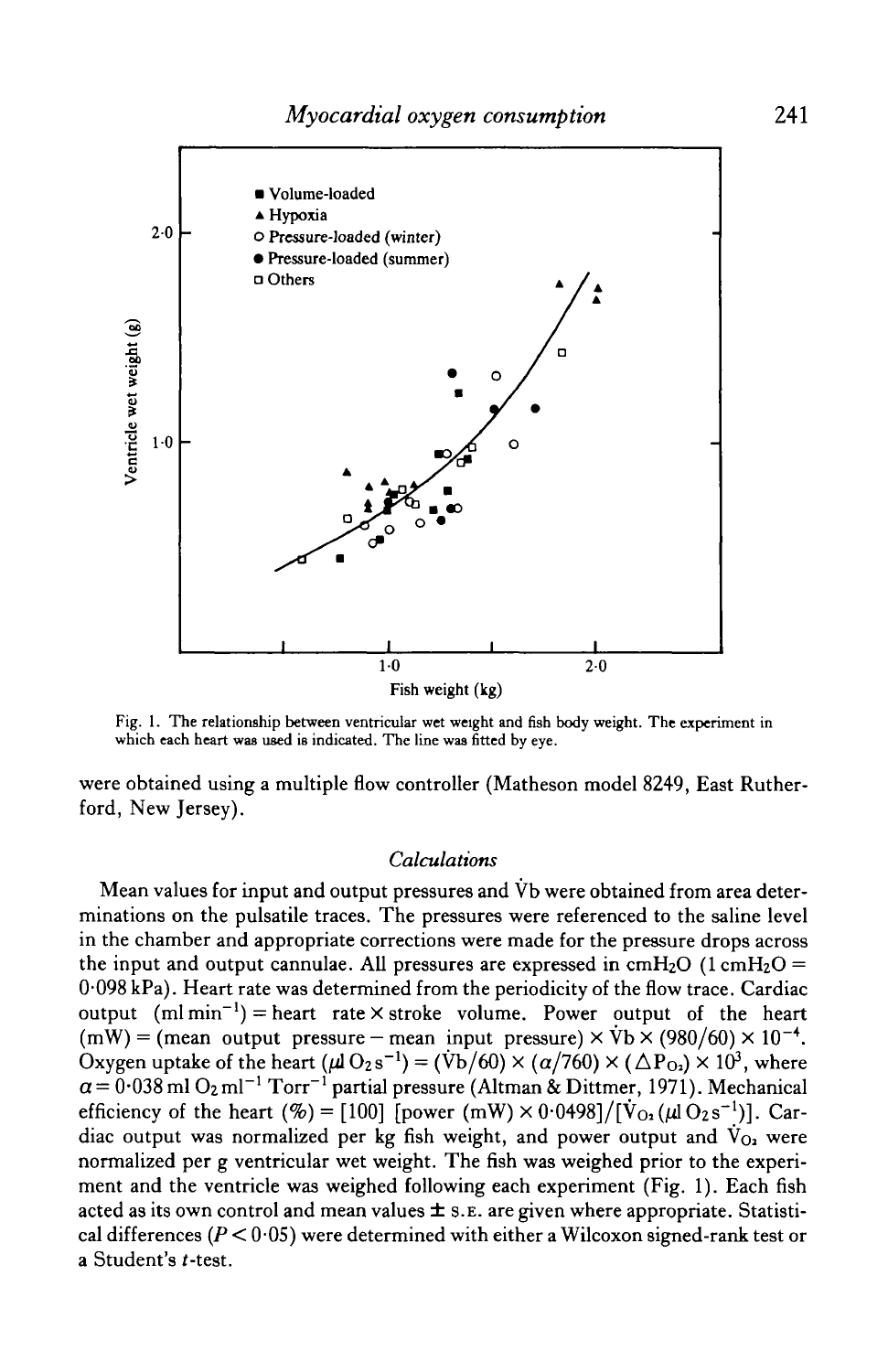#### RESULTS

The control values for the cardiovascular performance and  $O<sub>2</sub>$  consumption show good agreement between the three experimental protocols (Table 1). All the experiments were performed during winter months (November-February), except six pressure loading and three volume loading experiments which were performed in early summer (May-June). The summer pressure loading experiments were treated separately in Table 1 since they had a significantly higher intrinsic heart rate, a higher  $V_{Q_2}$  and lower efficiency compared to the winter experiments. There were also small variations in ventricular weight expressed as a percentage of total body weight (Fig. 1).



Fig. 2. Cardiac variables [power, oxygen uptake ( $\dot{V}_{Oa}$ ) and cardiac output ( $\dot{V}b$ )] for individual fish during volume loading (A) and pressure loading (B). Preload was varied in volume-loaded hearts to increase Vb and power. In pressure-loaded hearts, afterload was varied over a physiological range to increase power with a minimal effect on Vb. Note that physiological changes in Vb had a far greater effect on myocardial power than physiological changes in afterload.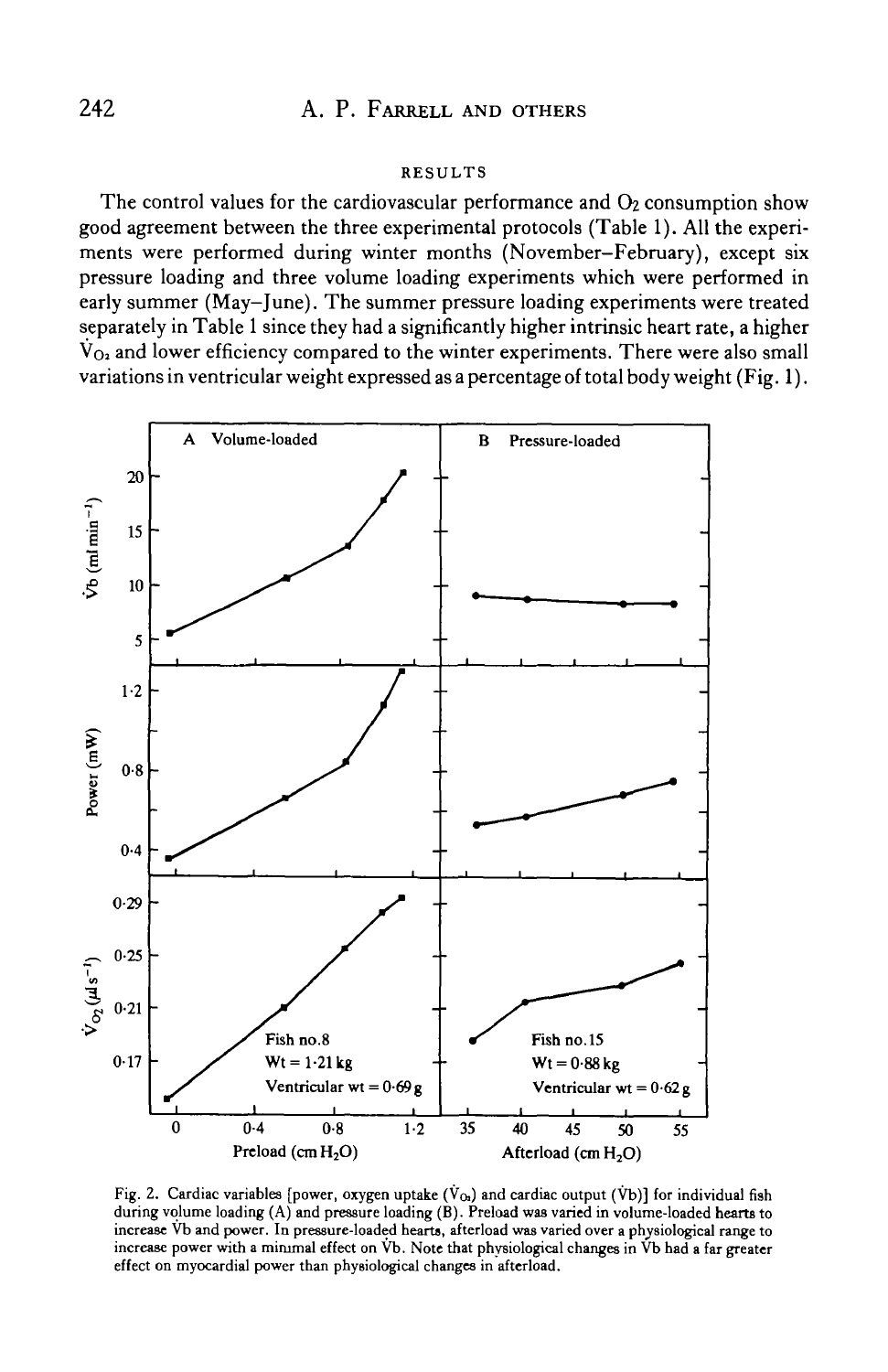

Fig. 3. The relationship between myocardial power output and myocardial oxygen consumption,  $V_{\text{O}_1}$ , for volume-loaded (A) and pressure-loaded (B) hearts. Winter experiments (solid symbols) are distinguished from summer experiments (open symbols). For values of linear correlations, see text.

Therefore, the control power output per g ventricle wet weight varied amongst preparations because Vb was set according to body weight .

Using these data, the average  $\dot{V}_{O_2}$  is  $0.25 \,\mu$ ls<sup>-1</sup> for a 1-kg sea raven generating a myocardial power output of 0-85 mW at 10°C.

#### *Volume loading*

An increase in preload produced increases in  $\overline{V}b$ ,  $\overline{V}_{Q_2}$  and power output (Fig. 2A). All individual fish showed a significant linear correlation between  $V_{O_2}$  and power output ( $r > 93$  % in all nine fish).  $V_{O_2}$  was linearly related to power output (Fig. 3A), where  $V_{Q_2} = 0.188 \times power + 0.110$  ( $r = 75.9\%$ , 50 df,  $P < 0.05$ ).

Mechanical efficiency of the heart increased with volume loading. For example, a three-fold increase in power output (0.8 to 2.4 mW  $g^{-1}$ ) improved efficiency from  $15.3\%$  to  $21.3\%$  (Table 2).

For the Vb range used in these experiments,  $\Delta P_{0}$  decreased with increases in Vb (Fig. 4A). Thus, when power output was increased by increasing Vb, there was an increase in  $V_{O_2}$ , an increase in mechanical efficiency, an increase in oxygen delivery, and a decrease in oxygen removal from the perfusate.

# *Pressure loading*

Changes in afterload altered power output without major changes in Vb (Fig. 2B). Overall, a linear relationship existed between the  $V_{O_2}$  and power output (Fig. 3B).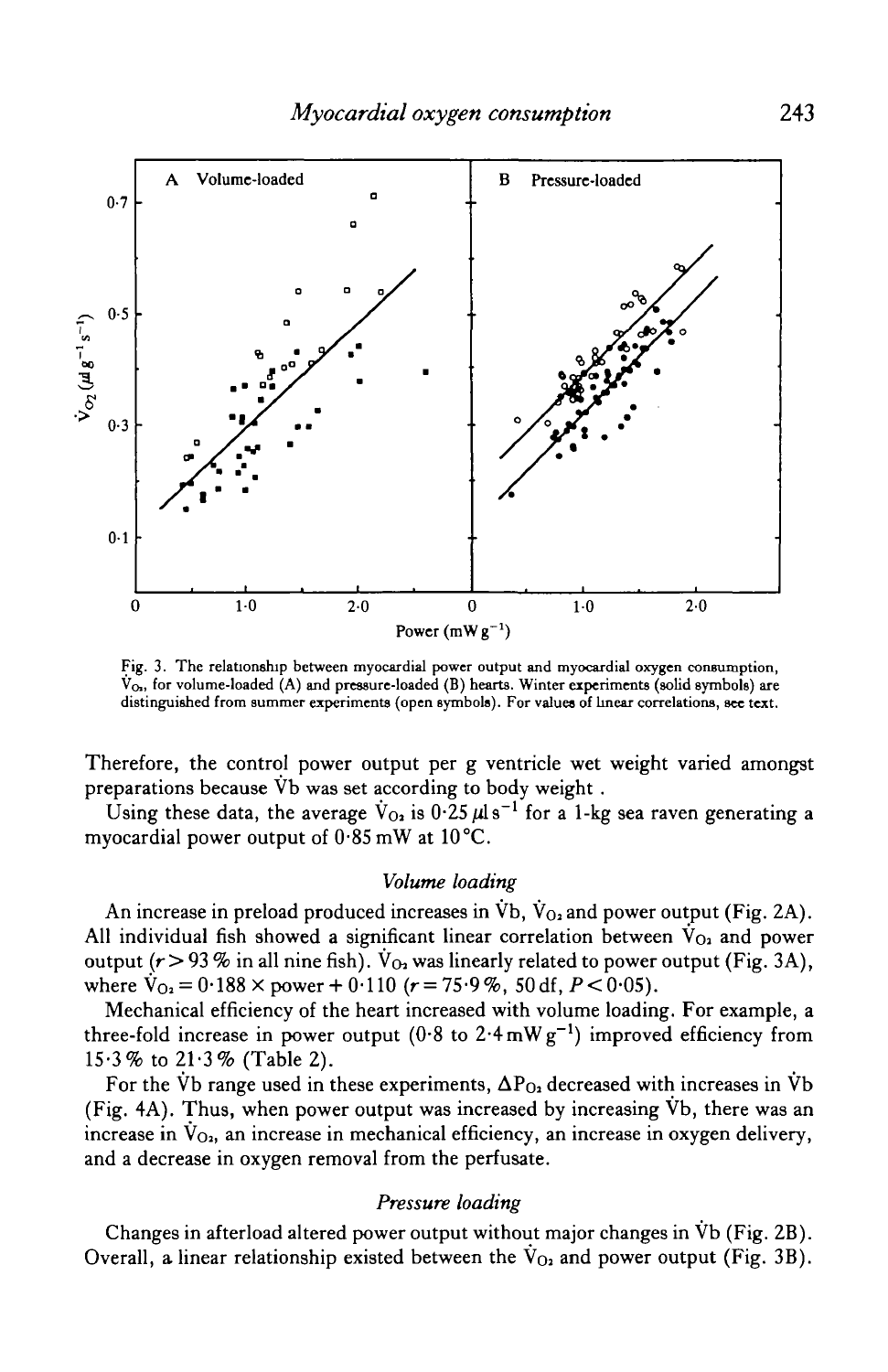|                                                                                                     |                         | Gradient | Intercept | $\mathcal{L}$ | df | $0.8 \,\mathrm{mW}$ | Mechanical efficiency<br>$2.4 \text{ mW}$ |
|-----------------------------------------------------------------------------------------------------|-------------------------|----------|-----------|---------------|----|---------------------|-------------------------------------------|
| Volume-loaded                                                                                       | normalized <sup>*</sup> | 0.188    | 0.110     | $57 - 6$      | 50 | $15-3$              | 21.3                                      |
|                                                                                                     | absolute                | 0.174    | 0.101     | 74.1          | 50 | 16.6                | $23 - 1$                                  |
| Winter                                                                                              | normalized              | 0.205    | 0.120     | $73-0$        | 50 | $14 - 0$            | 19.2                                      |
| pressure-loaded                                                                                     | absolute                | 0.251    | 0.049     | 65.3          | 50 | 16.0                | $18 - 4$                                  |
| Summer                                                                                              | normalized              | 0.204    | 0.192     | 84.3          | 38 | $11-2$              | 17.5                                      |
| pressure-loaded                                                                                     | absolute                | 0.333    | 0.058     | $61-7$        | 38 | 12.3                | $13-9$                                    |
| * Normalized to g ventricular wet weight. Average ventricular wet weights are presented in Table 1. |                         |          |           |               |    |                     |                                           |

Table 2. *Regression equations for*  $\dot{V}_{0z}$  and power output: a comparison of normalized *data and absolute values*

Since the winter experiments  $(N = 9)$  differed the summer experiments  $(N = 6)$ , two linear regressions are presented: winter  $\dot{V}_{0a} = 0.205 \times power + 0.120$  ( $r = 85.4\%$ ). 50 df,  $P < 0.05$ ) and summer  $V_{Q_2} = 0.204 \times power + 0.192$  ( $r = 91.8\%$ , 38 df,  $P < 0.05$ ). Thus for the summer experiments,  $V_{Q_2}$  was slightly higher for a given power output, i.e. efficiency was lower, but both data sets had the same gradient.

Mechanical efficiency increased with pressure loading. For example, a three-fold increase in power output (0.8 to 2.4  $\text{mW}\,\text{g}^{-1}$ ) improved efficiency from  $10{\cdot}0\,\%$  to (Table 2).



Fig. 4. Scatter diagrams to represent the relationship between  $O_2$  removal from the perfusate (input  $P_{0}$  – output  $P_{0}$ ) and cardiac output (Vb) in volume-loaded hearts (A) and afterload in pressureloaded hearts  $(B)$ .  $\bullet$  Denotes that  $\overline{V}$ b was not maintained during pressure loading.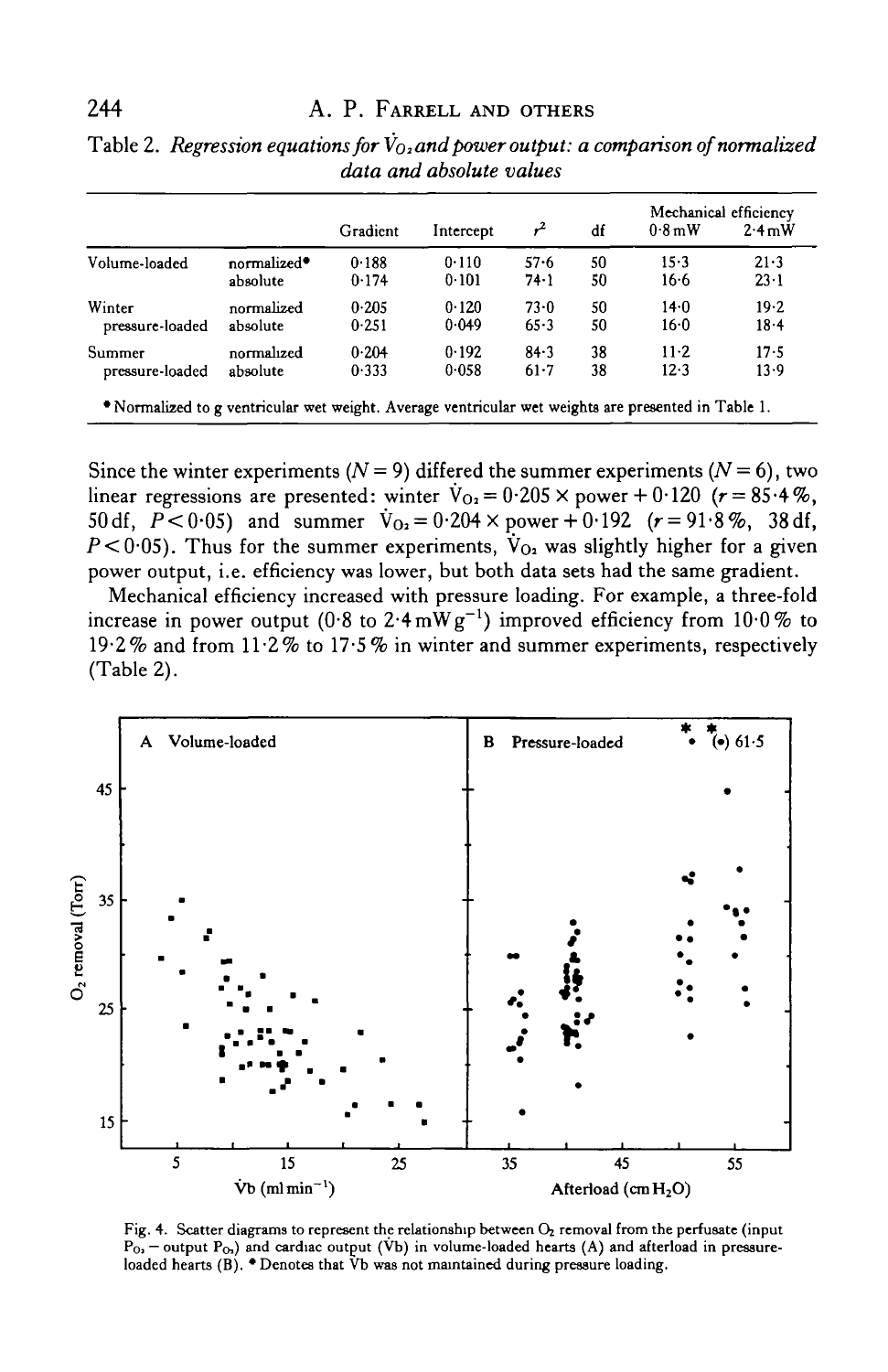# *Myocardial oxygen consumption* 245

 $\Delta P_{O_2}$  increased with pressure loading in order to meet the added  $O_2$  demand, provided Vb (i.e.  $O_2$  delivery) was constant (Fig. 4B). Whenever Vb decreased during pressure loading,  $P_{Q_2}$  increased markedly. This was particularly evident in the three experiments where a mean output pressure could not be increased to  $55 \text{ cm}H_2O$  and Vb decreased as output pressure was raised beyond  $50 \text{ cm}H_2O$  (Fig. 4B). Here the reduction in  $O_2$  delivery was not completely offset by the increase in  $O_2$  extraction. Control conditions could be restored subsequently, indicating that the heart may not have been damaged by this challenge.

Thus, when power output is increased with a constant  $O_2$  delivery (Vb and input  $P_{Q_2}$  constant), an increase in  $\dot{V}_{Q_2}$  is achieved through improved  $Q_2$  removal from the perfusate.

#### *Progressive hypoxia*

These experiments lasted up to 80 min. At each level of hypoxia the cardiovascular variables were stable for many minutes and so the data summarized in Fig. 5 apply to relatively steady-state conditions.

Power output and Vb were not significantly different from their control levels at an input P<sub>02</sub> of 81 Torr, but  $V_{02}$  was significantly reduced (Fig. 5). Maintenance of power output in association with a decrease in  $V_{02}$  resulted in an increase in the apparent aerobic efficiency of the heart. Below an input  $P<sub>O2</sub>$  of 81 Torr, power output and Vb were reduced significantly, even though preload and afterload were unchanged. One heart died during the transition from 81 Torr to 55 Torr and five hearts died during the transition from 55 Torr to 30 Torr.

 $V_{\text{O}_2}$  was reduced almost three-fold at 55 Torr and over five-fold at 30 Torr, yet the decreases in power output were small by comparison  $(81\%$  and  $72\%$  of control, respectively). At these extremes of hypoxia there was an increase in the apparent aerobic efficiency of the heart.

The intrinsic heart rate (39.8  $\pm$  1.9 beats min<sup>-1</sup>) did not change significantly with progressive hypoxia. Heart rate was reduced by 3–5 beats  $\text{min}^{-1}$  in three of the four hearts that survived at 30 Torr. One additional fish showed an atypical, progressive decrease in heart rate (33.3 beats min<sup>-1</sup> at 165 Torr to 18.8 beats min<sup>-1</sup> at 30 Torr, even though Vb, power output,  $\dot{V}_{0}$  and efficiency were not atypical compared to the other 10 fish.

At a  $P_{Q_2}$  of 30 Torr, only small increases in Vb were possible when preload was raised to evoke a maximal increase in  $\dot{V}b$ . Cardiac output increased by 8%, 22%, 46 % and 55 % with no significant change in heart rate in the four fish examined. Such increases in Vb were terminal in that Vb decreased rapidly in three of the hearts after only 20-180 s, and the control Vb could not be restored subsequently. One heart maintained a 22% increase in Vb for 10 min without dying.

#### DISCUSSION

This is the first comprehensive study of myocardial  $V_{02}$  in a teleost. Based on the present observations, myocardial  $\dot{V}_{O_2}$  is  $0.25 \mu 10_2 s^{-1}$  for a 1-kg fish with a  $0.8 \text{-} g$ ventricle generating a power output of 0 • 85 mW. Driedzic *et al.* (1983), using isolated sea raven hearts, reported a similar  $\dot{V}_{Q_2}$  value, but the power output was only  $0.2 \text{ mW}$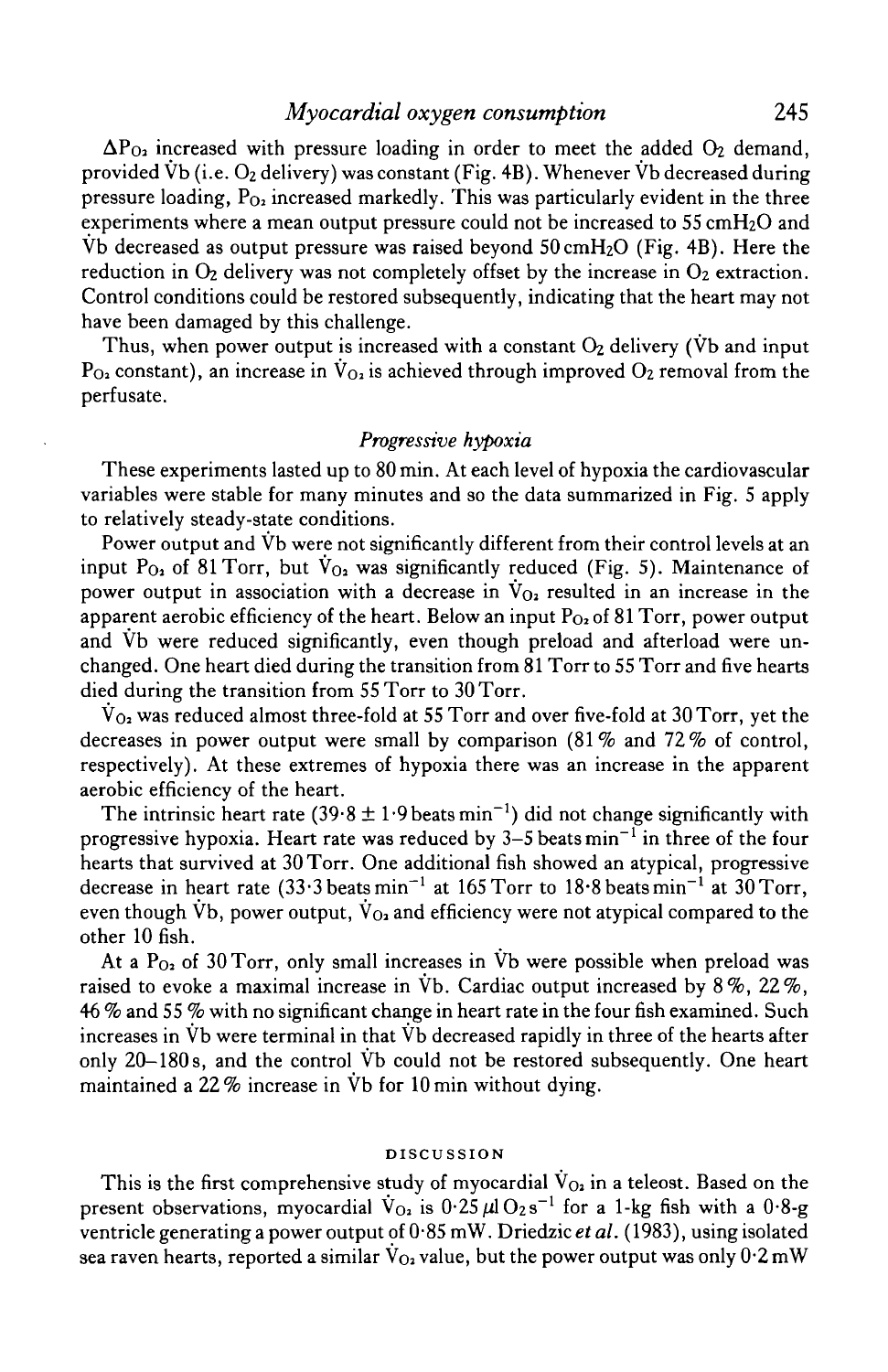

Fig. 5. The effect of four levels of progressive hypoxia on cardiac performance. Each point represents a mean value for *N* preparations with the standard error indicated by the vertical bar. • Denotes a statistically significant difference from the normoxic control value.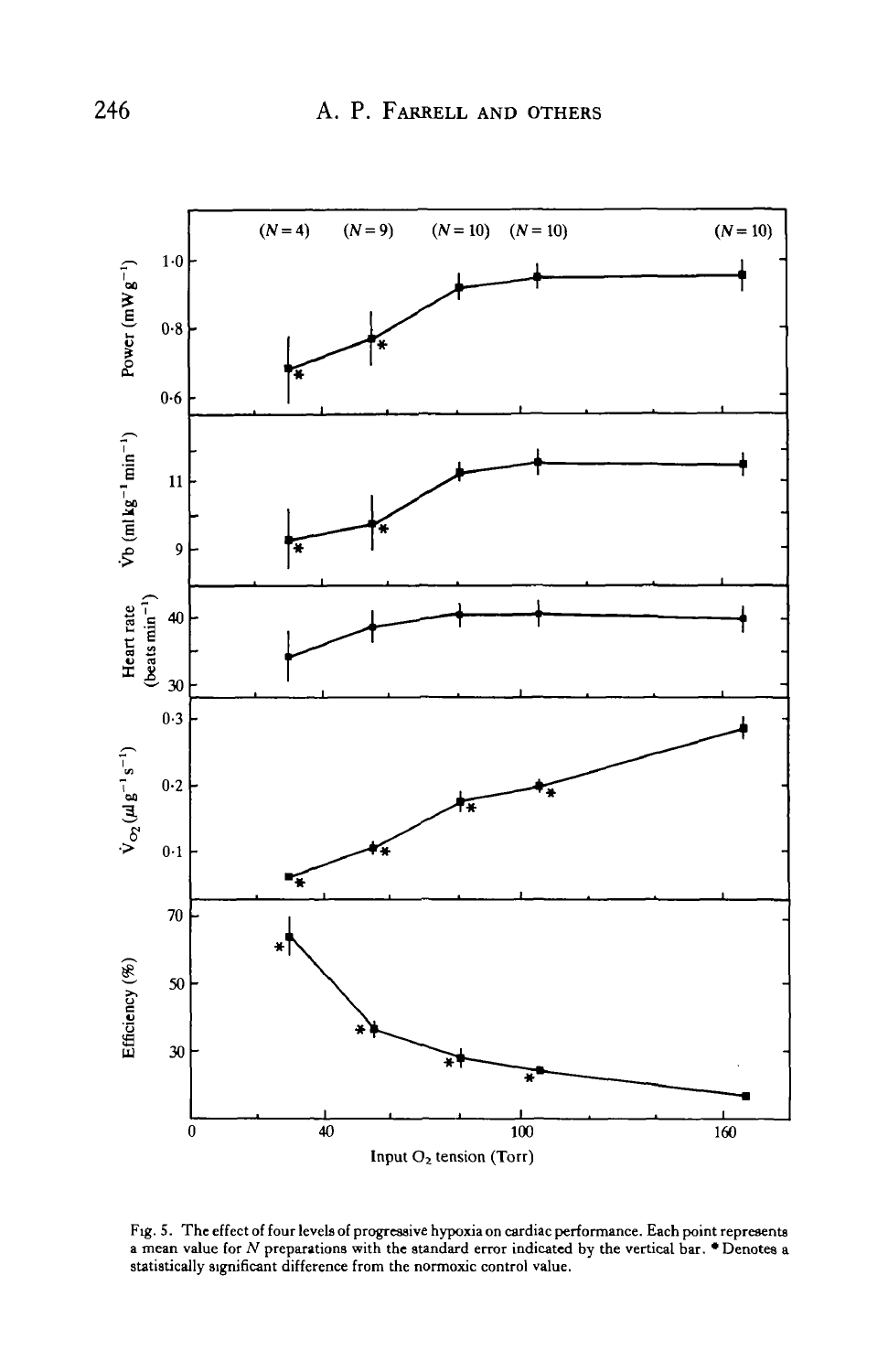# *Myocardial oxygen consumption* 247

and the mechanical efficiency was 4-2%. The mechanical efficiency of the *in situ* heart was about 15%, which is comparable to that of mammalian hearts (rat  $11\%$ , Neely, Liebermeister, Battersby & Morgan, 1967; human 9-11 %, Gibbs & Chapman, 1979). The highest efficiency observed in an *in situ* sea raven heart with normoxic perfusate was 26%, a value close to the 30% observed in trained athletes after severe exercise (Gibbs & Chapman, 1979). It seems unlikely that the assumption that the trout heart is 40% efficient (Jones, 1971) will be substantiated.

The present myocardial  $\dot{V}_{Q_2}$  measurement can be used to estimate what proportion of the O2 contained in venous blood is consumed by the heart of the intact fish. Each heart stroke supplies about  $10 \,\mu\mathrm{l}\,\mathrm{O}_2$ , assuming stroke volume is  $0.34\,\mathrm{ml\,kg^{-1}}$  and venous  $O_2$  content is  $3 \text{ vol}\%$ . Yet the myocardium of a 1-kg fish requires about  $0.37 \,\mu$ l O<sub>2</sub> per heart beat, assuming heart rate is 40 beats min<sup>-1</sup>. Thus, myocardial  $V_{\text{O}_2}$  removes less than 4% of the  $\text{O}_2$  available in venous blood. Myocardial  $V_{\text{O}_2}$  is also about  $0.6\%$  of the standard  $O_2$  uptake of the resting animal. This estimate is based on a standard  $\mathrm{O}_2$  uptake measurement of 64  $\mu\mathrm{I}\, \mathrm{O}_2\, \mathrm{s}^{-1}\, \mathrm{kg}^{-1}$  for the lingcod, a fish with a similar lifestyle to the sea raven (Farrell & Daxboeck, 1981), and is in the middle of the theoretical range (0.08% to 4%) proposed by Cameron (1975). The above calculations confirm theoretical predictions that the fish heart is efficient (Jones, 1971), has a low metabolic demand in terms of the whole animal (Cameron, 1975), and has a venous  $O_2$  supply that is more than adequate for the myocardial demands of resting fish (Jones & Randall, 1978).

 $V_{\Omega_2}$  is linearly correlated to power output of the heart and mechanical efficiency is improved as power output is increased. These findings are consistent with observations on mammalian hearts (Neely *et al.* 1967; Gibbs & Chapman, 1979; Sugaef *al.* 1981, 1982) but do not support the assumption made for the trout heart (Jones, 1971) that efficiency is constant over a large range of Vb values.

Using the normalized  $V_{Q_2}$  versus power output regression equations, the present findings appear to indicate that pressure work and stroke work have the same metabolic cost in the fish heart. The increases in  $V_{O_2}$  were equivalent in both pressure-loaded and volume-loaded hearts and efficiency was improved by 5-6 % in both cases when power output was increased three-fold (Table 2). Observations on mammalian hearts demonstrate that an increase in pressure (pressure work) is more costly than an increase in flow (stroke work). Neely *et al.* (1967), for instance, demonstrated that if Vb was increased three-fold without a significant change in systolic pressure, i.e. diastolic pressure was lowered, heart work increased two- to five-fold without a significant increase in  $\dot{V}_{01}$ . In contrast,  $\dot{V}_{02}$  increased 65 % with a doubling of heart work when the heart generated a greater aortic pressure and stroke volume was constant. However, when Vb was increased without regulating systolic pressure (diastolic pressure constant),  $V_{Q_2}$  increased significantly (a two-fold increase for a six-fold increase in heart work). Thus one explanation for the apparently similar metabolic cost of volume and pressure loading in sea raven hearts is that the volume-loaded heart performed additional pressure work as systolic pressure rose with stroke volume (diastolic afterload was unchanged).

The present  $V_{Q_2}$  and power output data were normalized because the animal weight varied substantially (see Neely *et al.* 1967). For the volume-loaded heart, absolute and normalized values give the same relationship between  $V_{Q_2}$  and power output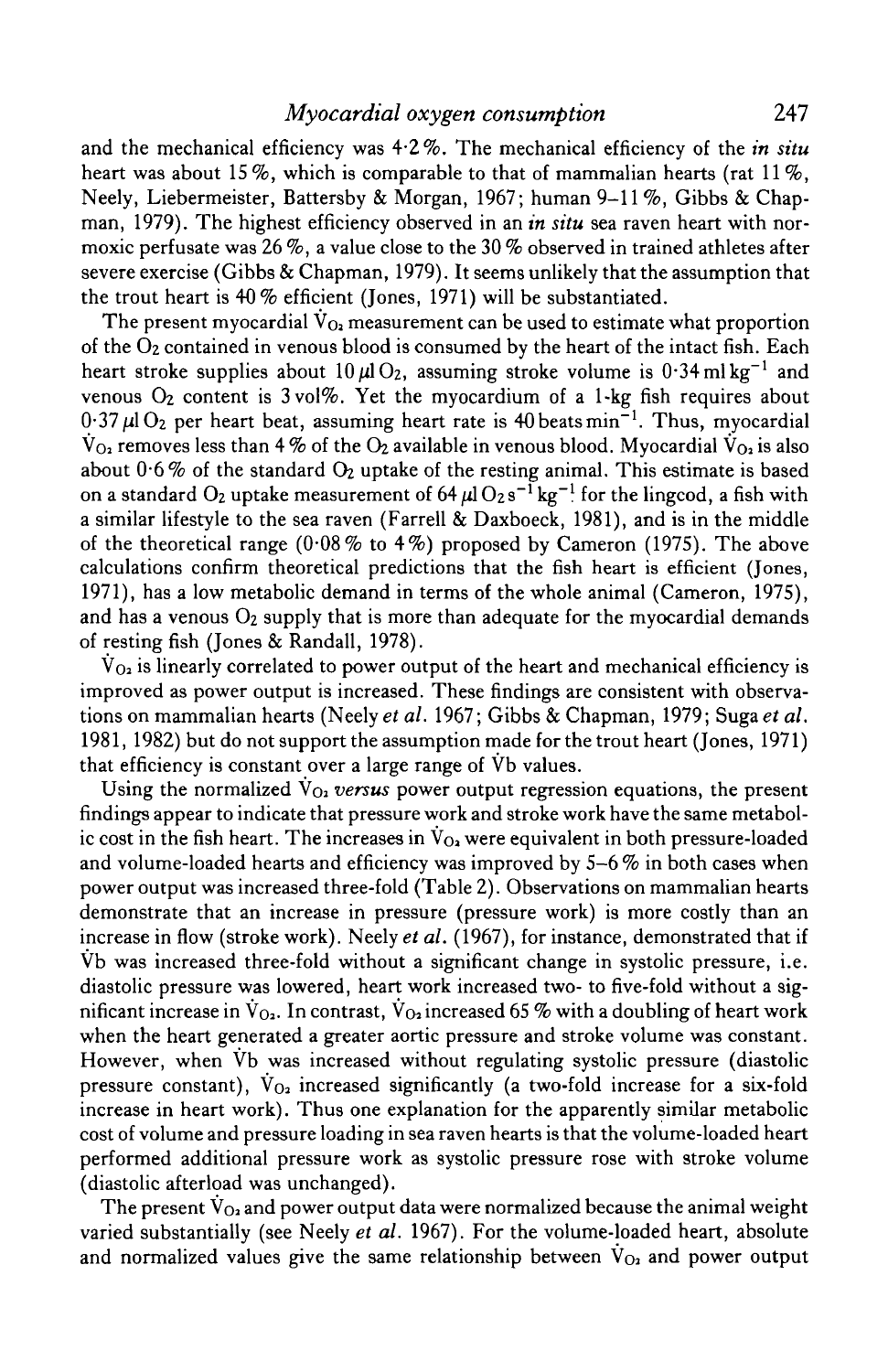(Table 2). However, with pressure loading, efficiency does not improve appreciably  $(1-2\%$ , Table 2) when absolute values are used, unlike the 5-6% with normalized values. This difference is probably related to the cost of pressure development in fish of different sizes. Only relatively small changes in power output within individual fish were possible with pressure loading (Fig. 2B) and the maximum power output of the smaller fish did not necessarily overlap with the minimum power output of the larger fish. This separation between the absolute data for large and small fish and the different gradient for  $V_{\Omega_2}$  versus power output, implies that pressure work is more costly in larger fish. This additional cost may be related to the fact that larger fish have relatively larger (thicker?) hearts (Fig. 1).

A seasonal difference in  $V_{Q_2}$  was apparent. Summer fish had a higher  $V_{Q_2}$  and a lower efficiency. Whether this is related to the higher intrinsic heart rate of summer fish observed here and in a separate study (M. S. Graham & A. P. Farrell, in preparation) is not known.

The  $O_2$  content of the air-equilibrated perfusate was  $0.76$  vol%, which is about four times lower that that of the venous blood supplying  $O_2$  to the heart. Because of this, the  $P_{Q_2}$  of the perfusate decreases during its passage through the heart, whereas the blood  $P_{0_2}$  probably does not change significantly. This raises the question whether Oz delivery to the myocardium was limited by perfusion with aerated saline. If it is assumed that the *output*  $P_{Q_2}$  is indicative of the  $Q_2$  gradient driving diffusion, then Oz delivery from aerated perfusate was probably not diffusion limited since the output  $P_{Q_2}$  ( > 130 Torr) of the perfusate was always much greater than the venous  $P_{Q_2}$  in the intact sea raven (53 Torr, Farrell & Driedzic, 1980). Consequently, the cardiac performance *in situ* is probably directly comparable to the *in vivo* situation despite differences of  $O_2$  content in the perfusion media. This conjecture is also supported by preliminary experiments where oxygenating the perfusate (99.5  $\%$  O<sub>2</sub>) had no effect on cardiac performance or  $V_{Q_2}$ , and by the fact that the *in situ* heart performed physiological workloads and showed no deterioration after 2h of experiments.

Unlike the situation with aerated perfusate,  $O<sub>2</sub>$  diffusion became limiting during perfusion with hypoxic saline. Power output was maintained with an input  $P_{O_2}$  of 80 Torr, i.e., when the output  $P_{0<sub>2</sub>}$  of 60–65 Torr was slightly above the normal venous  $P_{Q_2}$  of 53 Torr. However, at an input  $P_{Q_2}$  below 55 Torr (output  $P_{Q_2}$  of 40-45 Torr) the decrease in  $O_2$  removal as Vb declined during hypoxia, which is the opposite of the situation with aerated perfusate (Fig. 3A), was a strong indication that  $O<sub>2</sub>$  diffusion became limiting. Perhaps the magnitude of the  $O<sub>2</sub>$  limitation is better highlighted by the death of some hearts and the poor and often terminal response to preload. Extrapolation of this conclusion to intact fish is restricted by the limited information on the cardiac and venous  $P_{O_2}$  during hypoxia. Nevertheless it seems reasonable to assume that  $O<sub>2</sub>$  diffusion does become limiting in the intact sea raven at a  $P<sub>0</sub>$  perhaps a few Torr lower than that used in the present work: this would account for the negligible change in venous  $P_{O_2}$  and the possible importance of facilitated  $O_2$  diffusion by haemoglobin. In other species the limiting  $P_{O_2}$  will undoubtedly vary because of myocardial myoglobin content, ventricular thickness and the presence of a coronary circulation. In intact lingcod, a water  $P_{O_2}$  of 25-45 Torr reduces cardiac performance (Vb and arterial pressure reduced by 31% and 10% respectively, Farrell 1982), but whether this response reflects an  $O<sub>2</sub>$  limitation is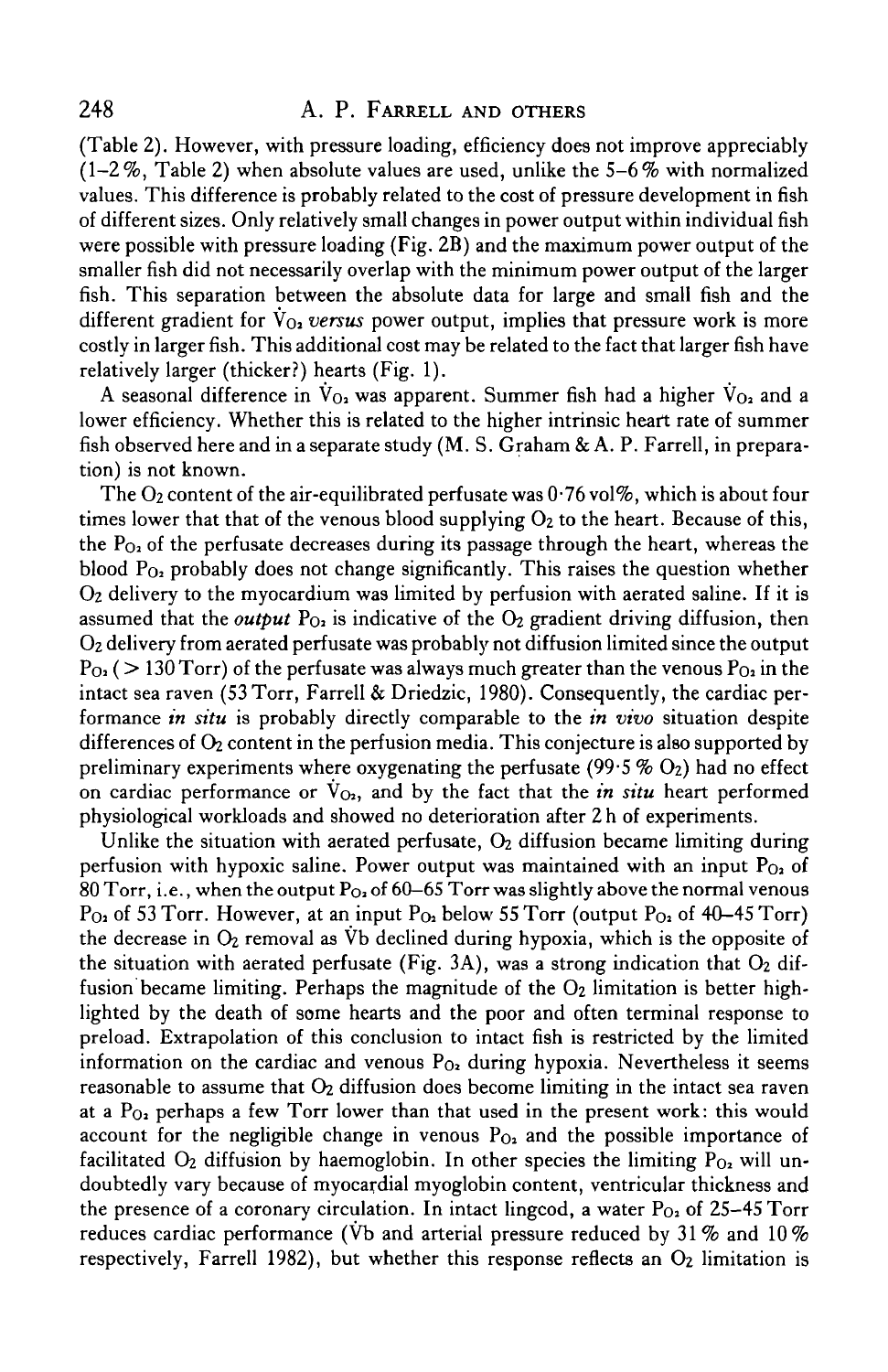unknown. In contrast, the trout heart, which is supplemented by arterial blood, maintains its performance during environmental hypoxia ( $P<sub>O<sub>2</sub></sub>$  of 40 Torr) when the venous and arterial  $P_{Q_2}$  levels are 10 and 22 Torr respectively (Holeton & Randall, 1967; Wood & Shelton, 1980).

Hypoxia had no major effect on pacemaker frequency. Any decreases in rate observed here were in unstable preparations exposed to stressful situations (e.g. excessive work loads). These decreases were irreversible. Consequently, the bradycardia observed in intact fish at extremes of environmental hypoxia (e.g. Smith & Jones, 1978; Daxboeck & Holeton, 1978; Wood & Shelton, 1980; Farrell, 1982) is probably entirely a central reflex.

Hearts receiving input perfusate with a  $P_{O<sub>2</sub>}$  of 80 Torr were able to sustain the same level of performance as control hearts. It has previously been shown that sea raven hearts perfused with air-equilibrated media generate essentially all of their ATP requirements *via* aerobic metabolism (Driedzic et al. 1983). Thus, a 1-kg fish, with a  $0.8$ -g heart and an oxygen consumption rate of  $0.25 \,\mu\text{I O}_2\,\text{s}^{-1}$  would have an ATP turnover rate of approximately 80 nmol  $ATPg^{-1}s^{-1}$ . It may be calculated from the data of Turner & Driedzic (1980) that sea raven hearts subjected to anoxic conditions to stimulate glycolysis have a maximal anaerobic ATP production rate of approximately 20 nmol  $\rm{ATP}\,g^{-1}\,s^{-1}.$  At an input  $\rm{P_{O_2}}$  of 80 Torr,  $\rm{ATP}$  demand could be matched closely with the sum of ATP regeneration through aerobic and anaerobic metabolism. Larger decreases in external oxygen availability resulted in a decrease in performance, presumably due to the inability to increase further the rate of ATP production. Only 5 of 11 hearts withstood the 30 Torr exposure and their capacity to increase Vb was reduced. Imposed increases in Vb were also detrimental to the heart's survival. Only one heart sustained an increase in Vb for longer that 2 min. The rapid collapse of the hearts at high work loads during hypoxia may reflect a problem not only with ATP production but also with the removal of anaerobic end products from the myocardium. Intracellular acidosis is detrimental to cardiac contractility (Gesser & Poupa, 1983; Farrell *et al.* 1983; Farrell, 1984) and it is recognised acidosis combined with anoxia impair contractility of ventricular strips considerably more than anoxia alone (Nielsen & Gesser 1983).

In summary, the present measurements of myocardial  $V_{O_2}$  under various power output regimes and levels of  $O_2$  delivery indicate many similarities between the fish heart and the mammalian heart despite the anatomical differences and lack of a coronary circulation in the fish. Perhaps the most important difference is the relative tolerance of hypoxia by the fish myocardium. This aspect of myocardial metabolism would be worthy of further investigation.

This work was supported in part by NSERC of Canada through grants to APF and WRD and in part by N.B. Heart Association through a grant to WRD. Appreciation is extended to the Director and staff of the Huntsman Marine Laboratory, St Andrews, N.B. for supplying the animals used in this study.

#### REFERENCES

ALTMAN, P. L. & DITTMER, D. S. (1971). *Biological Handbooks. Respiration and Circulation.* Federation of American Societies for Experimental Biology, pp. 16-17.